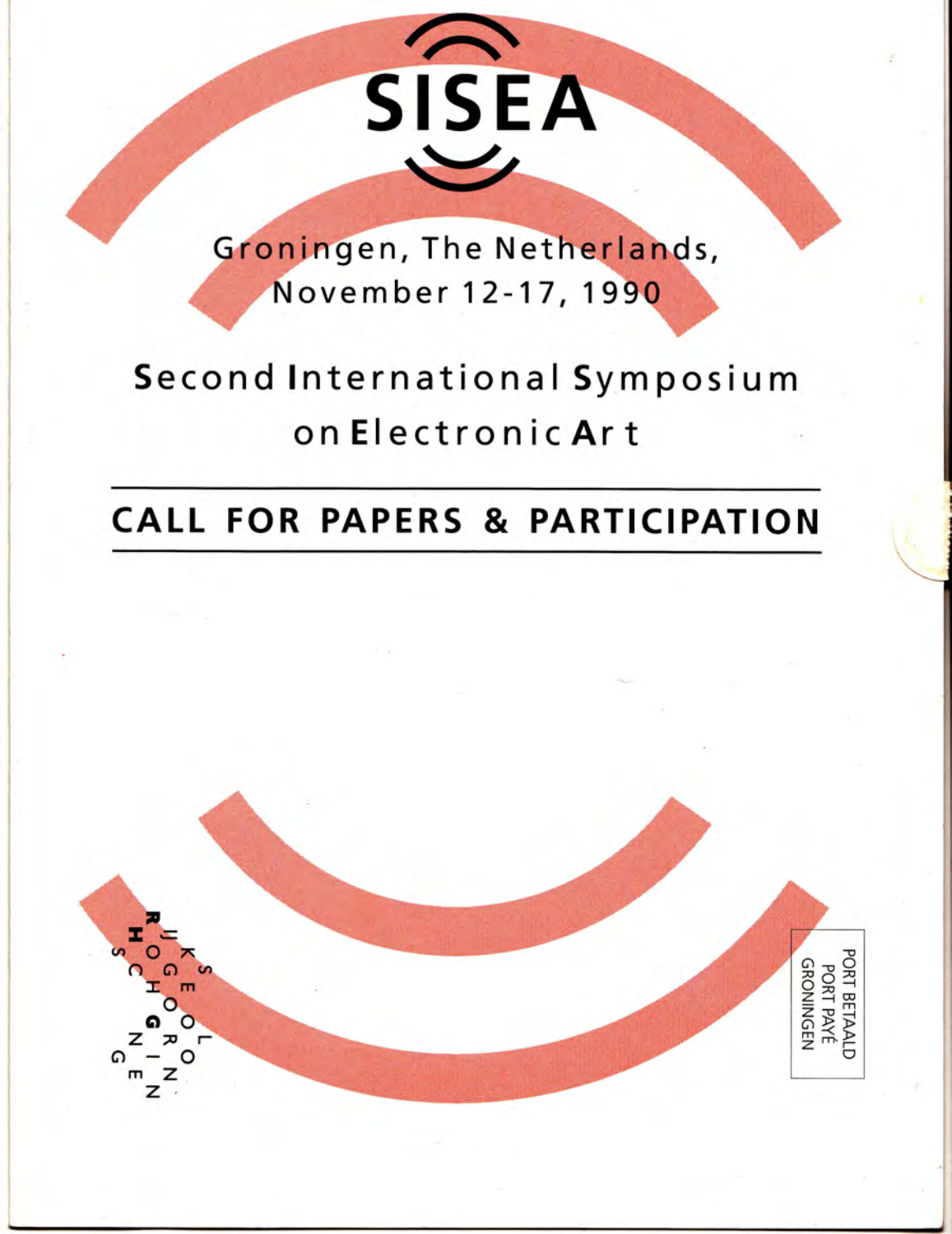# Second International Symposium on Electronic Art **Groningen, The Netherlands**

# November 12-17, 1990

From 12-17 November 1990 the Second International Symposium on Electronic Art (SISEA)will be held in the historical city of <sup>G</sup>roningen, Holland. Organizers are the Groningen State Polytechnic, the Symposium Department of VisualArts, Music and Architecture Academie Minerva of the Forthepurpose of the symposium, National Institute for Computer Animation. The Symposium will be the heart of a week prerequisite for their production. of electron ic art events. During th is week, a This sym posium is a continuation of the together. The manifestation consists of:

- ¥ a scientific symposium
- Y workshops/tutorials on computer graphics and computer music
- ¥ performances, concerts, film & video shows
- Y an exhibition
- Y eventsforthe general public

During the symposium the Inter-Society for the Electronic Arts will be founded. The Inter-Society aims at connecting all existing Electronic Art organizations and institutions.

## Target groups

The manifestation aims at several groups, ranging from specialists to the general public. The symposium aims at both scientific and artistic experts in the field. The workshops/tutorials aim at students, teachers and practicing artists. The performances and exhibition aim at the

general cultural public. The special events are meant for the general public at large.

Groningen State Polytechnic and SCAN, the Electronic Art is defined as all art forms that<br>National Institute for Computer Animation. use electronic technology as an essential large number of artistic applications of successful FISEA of 1988, where many of the electronic technology will be brought top experts of the Electronic Art world were<br>together. The manifestation consists of: spresent. The aim of the ISEA s is to systematically investigate the problems and potentials of Electronic Art. The ISEA s bring together all relevant organizations and many important individuals in the different fields and disciplines in Electronic Art. The symposium will be held on Wednesday November 14, Thursday November 15 and Friday November 16. It will take place in the cultural center De Oosterpoort, a perfect location, right in the middle <mark>of the</mark> city, close to the main hotels.

### The topics are

- ¥ Computer Graphics, Computer Animation and Image Processing
- ¥ Electronic Music and Computer Music
- ¥ Video Art and Interactive Electronic Art
- Computer Poetry Y
- Com puter-assisted <sup>Q</sup> Y
- ¥ Robotics and Art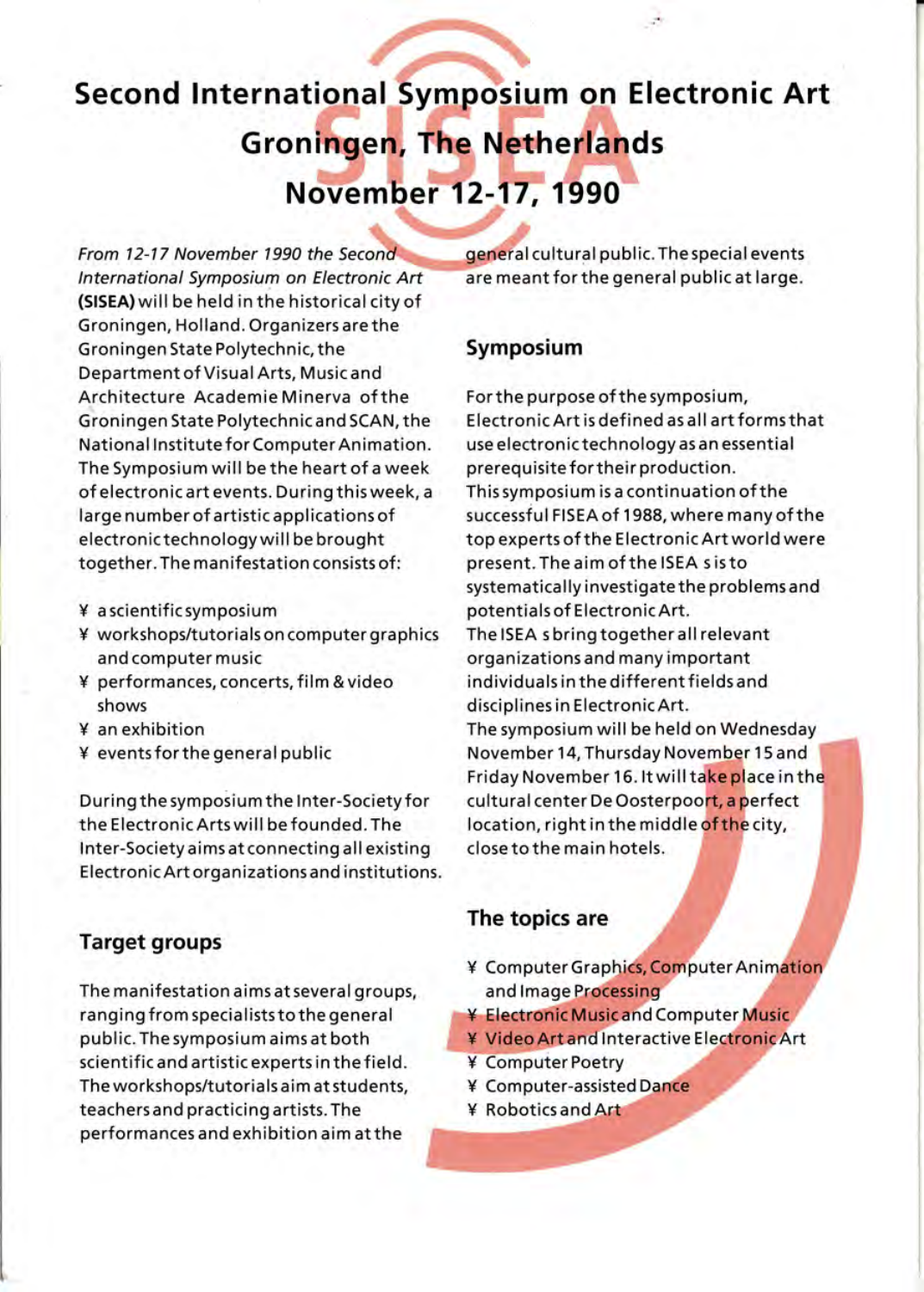- ¥ Research and Development of New **Electronic Mediums**
- ¥ Systems Integration
- ¥ Special User Interfaces for Artists
- ¥ Artistic Productions in Realtime
- ¥ Synchronization of Electronic Images and Sound
- ¥ Encoding Standards for Electronic Music
- ¥ Databanks for Artists/a World-wide Art Network for E-mail
- ¥ A Permanent Electronic Art TV-channel
- ¥ Integration of different Electronic Art Forms
- ¥ Aesthetics of Electronic Art
- ¥ The Application of A.I. to Art
- ¥ Relationship between Modern Communication Media and Electronic Art

SISEA is inviting papers to be given during the symposium. The papers must be directly related to the above mentioned topics. A selection of papers presented at the symposium will be published in a supplementary issue of LEONARDO, the Journal of the International Association for the Arts, Sciences and Technology, that will appear on the occasion of SISEA.

Since the ISEA saim at connecting the existing organizations and institutions in the field of Electronic Art, these institutions and organizations are invited to propose a short presentation about their work and future plans to be given during some special sessions at SISEA.

The proposals for both papers and presentations should focus on the currently most innovative (and preferably interdisciplinary) developments within the field. For further information see: Instructions to authors.

## **Workshops/tutorials**

The workshops/tutorials will take place on

Monday, November 12 and Tuesday, November 13. The following tutorials/ workshops are planned:

- ¥ Computer Graphics (using the Aesthedes design system)
- ¥ Computer Animation (beginning) using Amiga s
- ¥ Computer Animation and Simulation (advanced) using Apollo s
- ¥ Computer Music, using Atari s, Macintosh II s and synthesizers

Proposals for computer music workshops are welcome as well as proposals that aim at connecting the results of both computer music and computer animation workshops. For further info see: Instructions to authors.

The tutorials/workshops will be held in the Electronic Music Department of the school of Music of the Groningen State Polytechnic and in SCAN, the National Institute for **Computer Animation. SCAN is an** independent educational institute, founded by the Groningen State Polytechnic and the art department "Academie Minerva". Equipment includes a network of Apollo workstations (including several DN 590 s and a DN 10.000).

## Performances/concerts/shows

On all evenings from Monday, November 12 to Thursday, November 15, Electronic Art Performances will be presented, meant for both the symposium participants and the interested public. Planned are an evening with Computer Music Concerts, a film and video show (Computer Animation/Image Processing/Video Art) and an evening consisting of Electronic Multi Media Performances. Most of the program is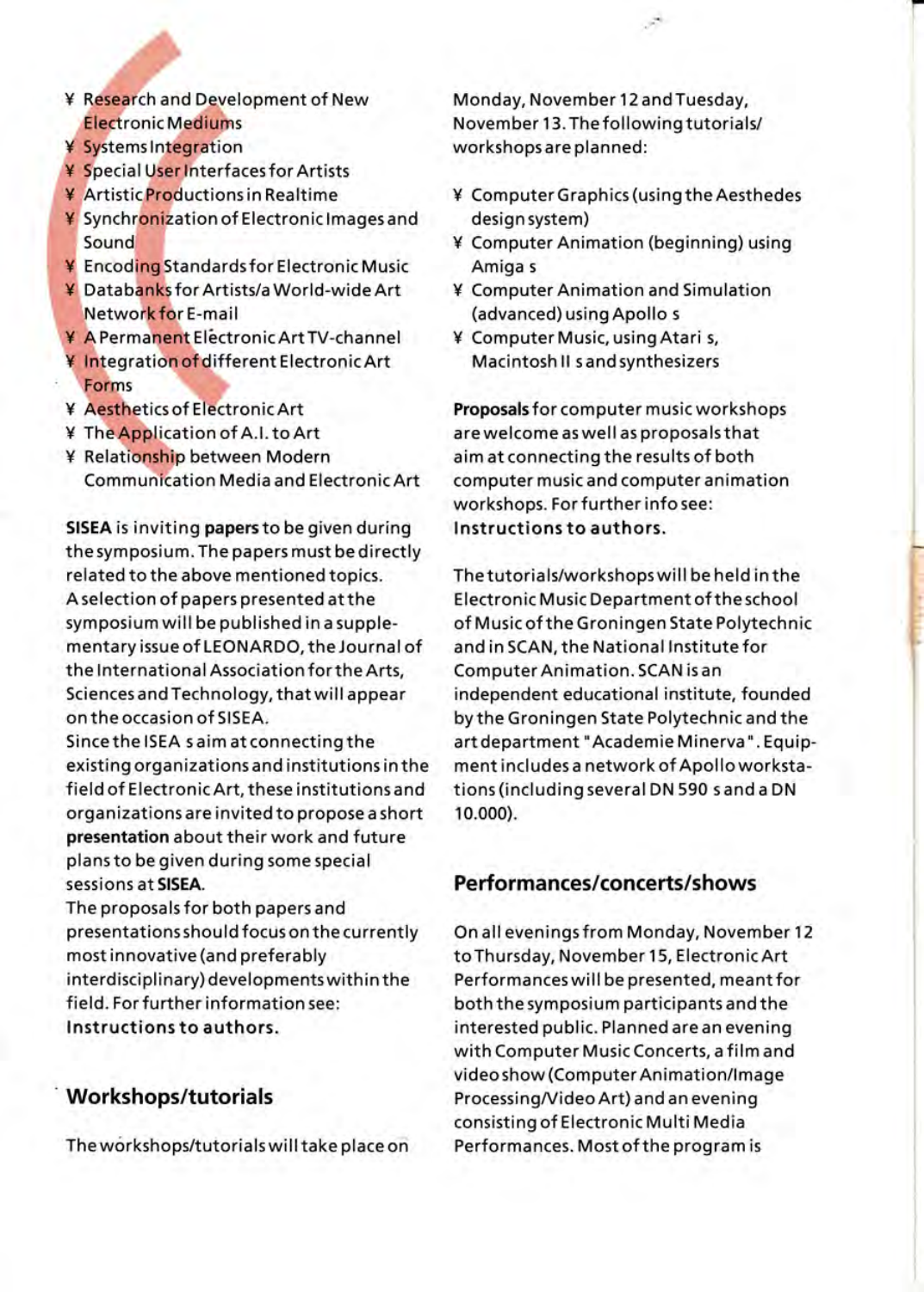planned in the same location as the symposium.

Proposals for performances and concerts from institutions/organizations or individuals arewelcome. Aselection will be made on the following criteria:

- ¥ aesthetic quality
- ¥ originality (favourably premieres)
- Y (especiallyforthe Performances:) interdisciplinarity(f.e. combining music and graphics)

films and video tapes: Electronic Art organizations and institutions, but individuals as well, are invited to submit the best and most recent examples of theirwork in the fields of computer animation, image processing and video art. A selection of the materialswill be made for inclusion in the Film and Video Show. A broad selection of all entered (video) materials will be shown continuously atthe symposium location on monitors. Some of the materials will be included in the Exhibition. AII participants whose work is accepted for the Film and Video Show will receive a letter of acknowledgement including a possible request to use materials for SISEA publicity. All participants will be credited properly for their work and the best of the entries will be shown to the international press during a press conference.

### Exhibition

During the symposium an exhibition will be held. The Exhibition will consist of prints, videotapes, slides and interactive installations. Again, SISEA is inviting not only Electronic Art organizations and institutions, but individuals too, to submit proposals. The best of the selected works will be presented to the international

press during a press conference. All materials will be returned after SISEA.

### General events

Entries are invited for Electronic Art Events that reach the public at large. These can be open air events, events involving the local cable television or even national television.

### lntructions to authors

All proposals, papers or other entries should be accompanied by a first page stating full name, address and position of the author(s), the title and a short abstract of the contents. Please note that only an abstract of maximum 200 words is re the first deadline: March 1, 1990. After a pre selection, authors will be requested to send their full materials, inclu illustrations.

### Papers

Papers must be original, unpublished and in English. An abstract of the paper (maximum 200 words) must be receive<mark>d by t</mark>he secretariat before March 1, 1990.

# Presentations of institutes and organizations

Proposals should describe the work done by the institute or organization, the way the presentation is to be given and by whom. Documentation material concerning the organization or institute should be included.

(continued overleaf)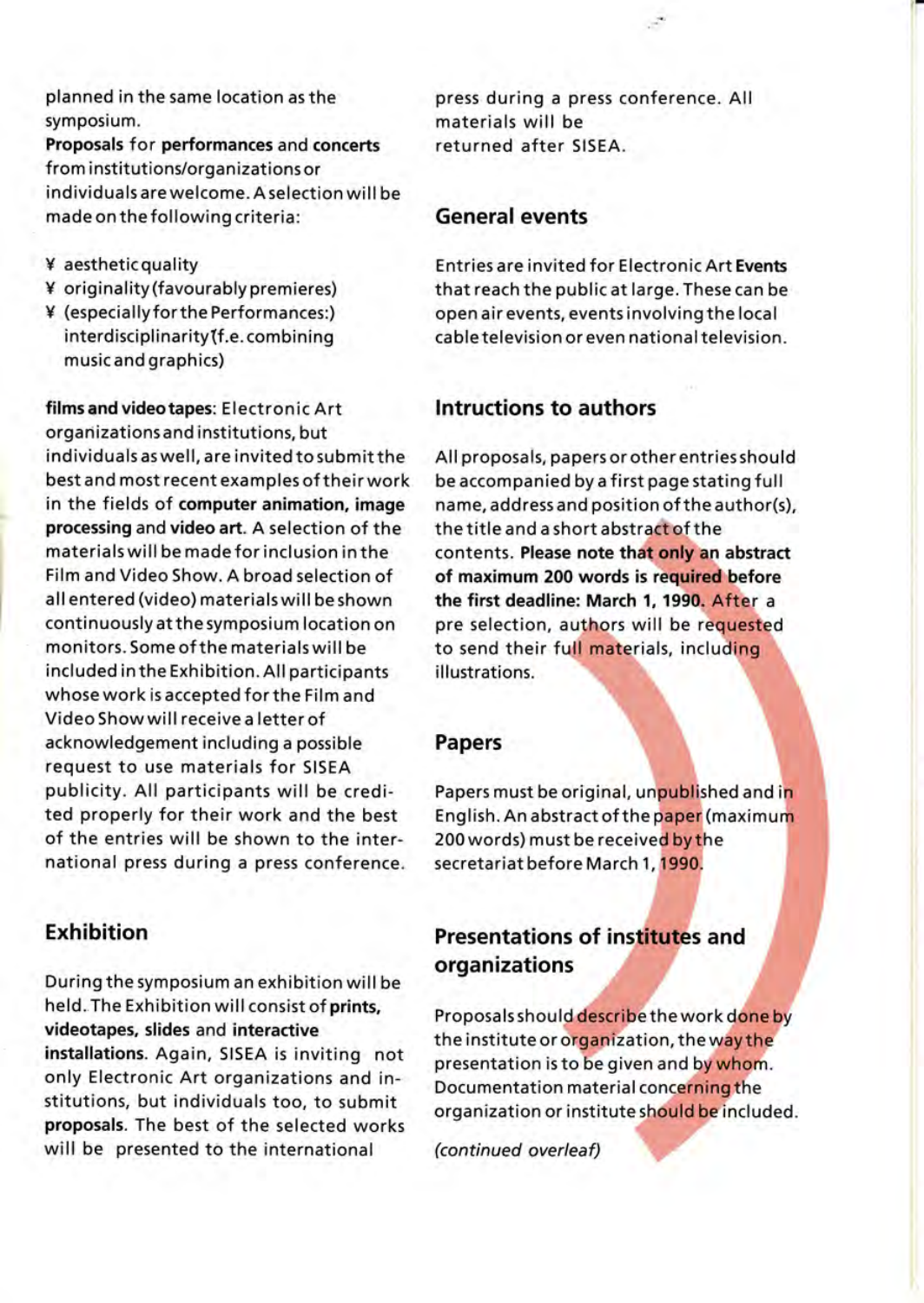the proposed workshop, the aim, the target be accepted too, as long as a letter, stating<br>group and the intended result. It must date of entry, duration, format and the include a clear statement of the necessary content (including names of authors) is equipment, preparation time and other received by April 1st. The letter must state prerequisites. the amount of material (duration), the

t The proposal should give a clear indication of content and duration of the piece. visual Exhibition or audio material (preferably audio cassettes and U-matic video tapes) should be Proposals should clearly describe the included. The proposals must be content of the materialsto be submitted, accompanied by a complete list of the the necessary prerequisites (including hard necessary prerequisites (hard and software, and software, audio-visual equipment, peripherals, preparation time, assistance necessary assistance etc) and include audio

### Film & video show

Entries must be accompanied by a letter, stating the copyright owners, the names Proposals should clearly indicate the the duration, information concerning hard a complete list of the necessary and software used, other technical prerequisites.

(continued from overleaf) information (if relevant) and information concerning the artistic aim (if relevant). Workshops **Since SISEA** does want to show the most recent material, films and video s send later The proposal should describe the content of than April 1st (but before October 1st) will date of entry, duration, format and the format (video, film) Film must be either 16 or 35 mm. Video must be 3/4 lnch Concerts/performances Umatic (NTsc, Secam or PAL).

.;"

r

etc.). and/orvisual material (pictures,tapesetc)to give an impression of the work.

### General events

and addresses of the makers, the format, content and meaning of the piece as well as

SISEA Westerhavenstraat 13 9718 AJ Groningen The Netherlands

phone 31-50-138160 31 -50-1 38343 fax 31 -50- <sup>138242</sup> E-mail SCAN@HGRRUG5 (Bitnet)

brochure design Bas Ekkers - logo design Marc Lubbers & Bas Ekkers (Academie Minerva 1989)

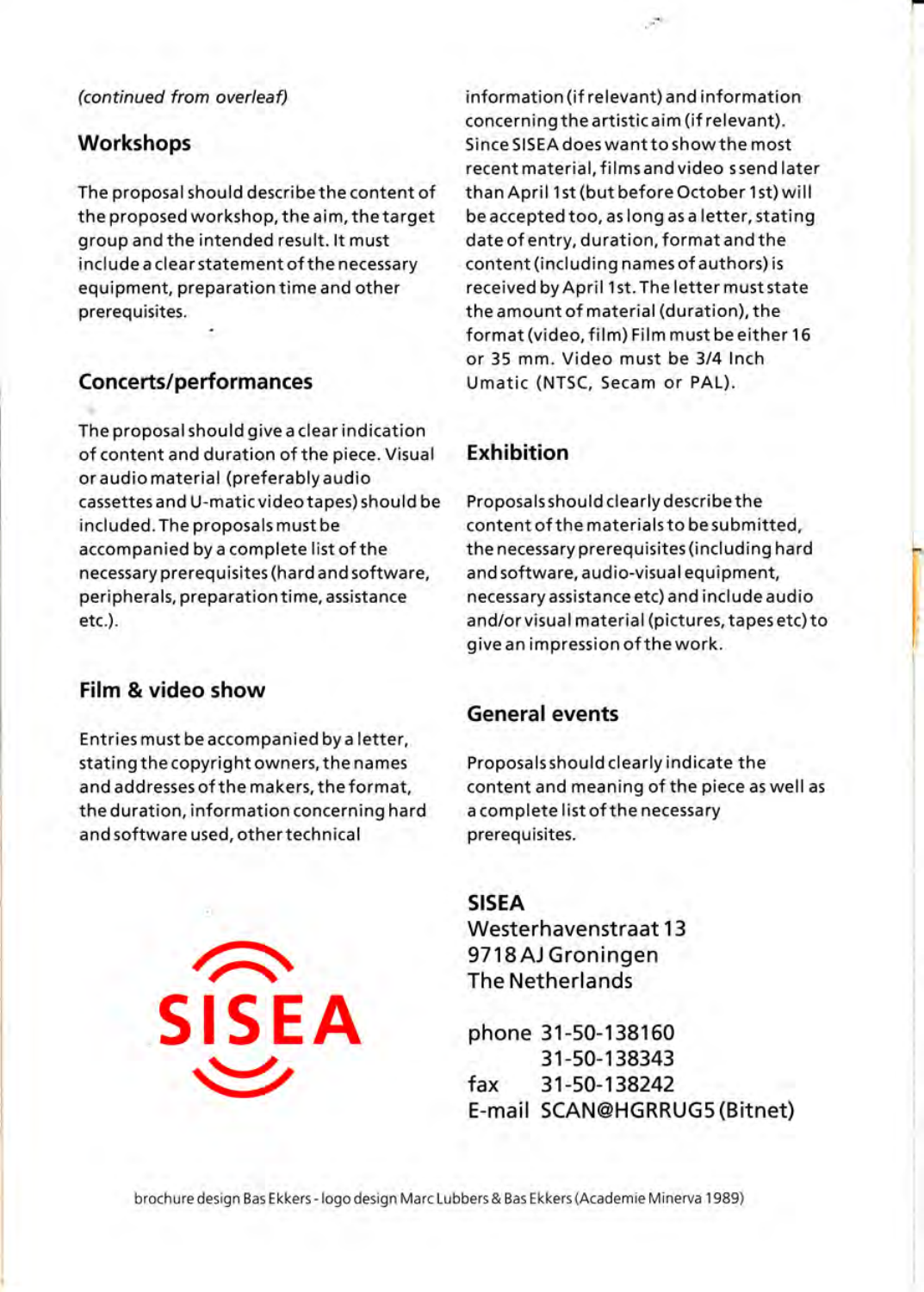# **Organized by**

Rijkshogeschool Groningen (Groningen State Polytechnic) Academie Minerva (Department of Visual Arts, Music and Architecture) **SCAN**(National Institute for Computer Animation)

# **Committee of Recommendation**

H.J.L. Vonhoff (Roval Commissioner) A.A.M.F. Staatsen (Mavorof Groningen) A. van der Zwan (President, World Software Group)

# **Steering Committee**

C.L.H.B. Verstegen (Chairman of the Governing Board, Groningen State Polytechnic) A. van Hijum (Dean, Department of Visual Arts, Music and Architecture, Groningen State Polytechnic) P.G.J. Leiidekkers (Director, School of Visual Arts and Architecture) J.H.J.M. van de Vijver (Director, Post Graduate Studies, Academie Minerva)

# **Organizing Committee**

Wim van der Plas(Director SCAN) **Eric Kluitenberg Ben Warner(advisor)** 

# International program committee

| <b>Jurgen Claus</b>   | (BRD, MIT)                         |  |
|-----------------------|------------------------------------|--|
| <b>Roger Malina</b>   | (USA, ISAST)                       |  |
| Raymond Lauzzana      | (USA, ASTN)                        |  |
| <b>Charles Csuri</b>  | (USA, OSU)                         |  |
| <b>Tom Linehan</b>    | (USA, Texas A&M)                   |  |
| <b>Donna Cox</b>      | (USA, SIGGRAPH)                    |  |
| <b>Stephen Pope</b>   | (USA, CMA)                         |  |
| Yoichiro Kawaguchi    | (Japan, Nippon Electronic College) |  |
| <b>Michael Girard</b> | (NL, SCAN)                         |  |
| <b>Felix Hess</b>     | (NL, RUG)                          |  |
| <b>Theo Hesper</b>    | (NL, SCCA)                         |  |
| <b>Paul Berg</b>      | (NL, CMA)                          |  |
| Kees van Overveld     | (NL, TUE)                          |  |
| John Lansdown         | (UK, Middlesex Poly/CAS)           |  |
| Christine Sch pf      | (Austria, Ars Electronica)         |  |
| Virginia Barratt      | (Australia, ANAT)                  |  |
| <b>Francois Bayle</b> | (France, INA)                      |  |

The third symposium will be organized by ANAT in Australia, 1992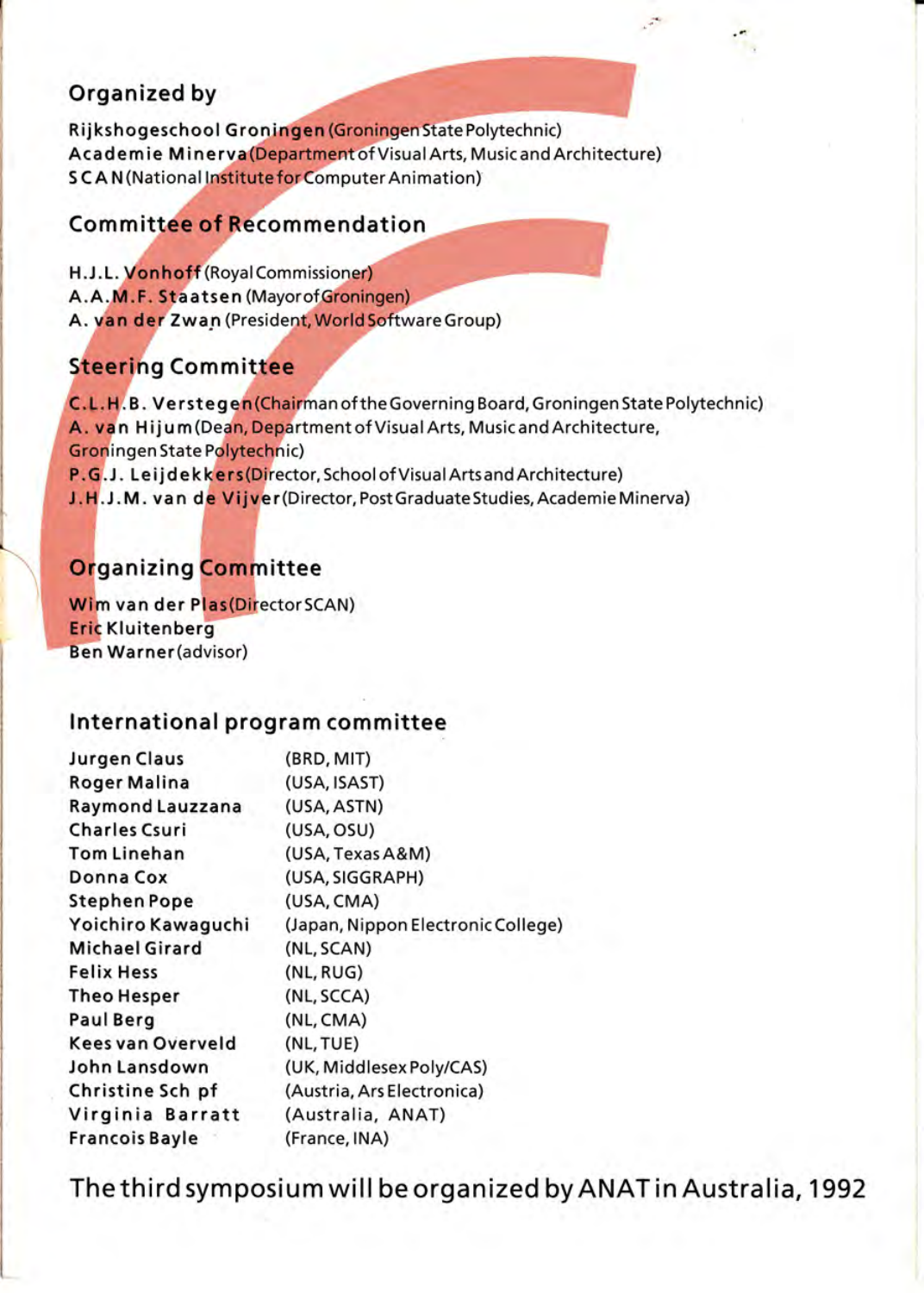

| Name<br>Institute/Organization |  |
|--------------------------------|--|
| Address                        |  |
| City/State/Postal Code         |  |
| Country                        |  |
| Phone/Fax/E-mail address       |  |

# O lintend to submit a paper entitled

O The abstract is enclosed (see intructions)

# O I have a proposal for

- O Presentation of institute/organization, named:
- O Workshop
- O Concert
- O Performance
- O Exhibition
- **O** General events

(please note: only an abstract is required before the first deadline)

# O I plan to submit

- O Video Tape
- O Film
- (please describe)
- O I am interested in an advertisement (industry only)
- O Please send preliminary program